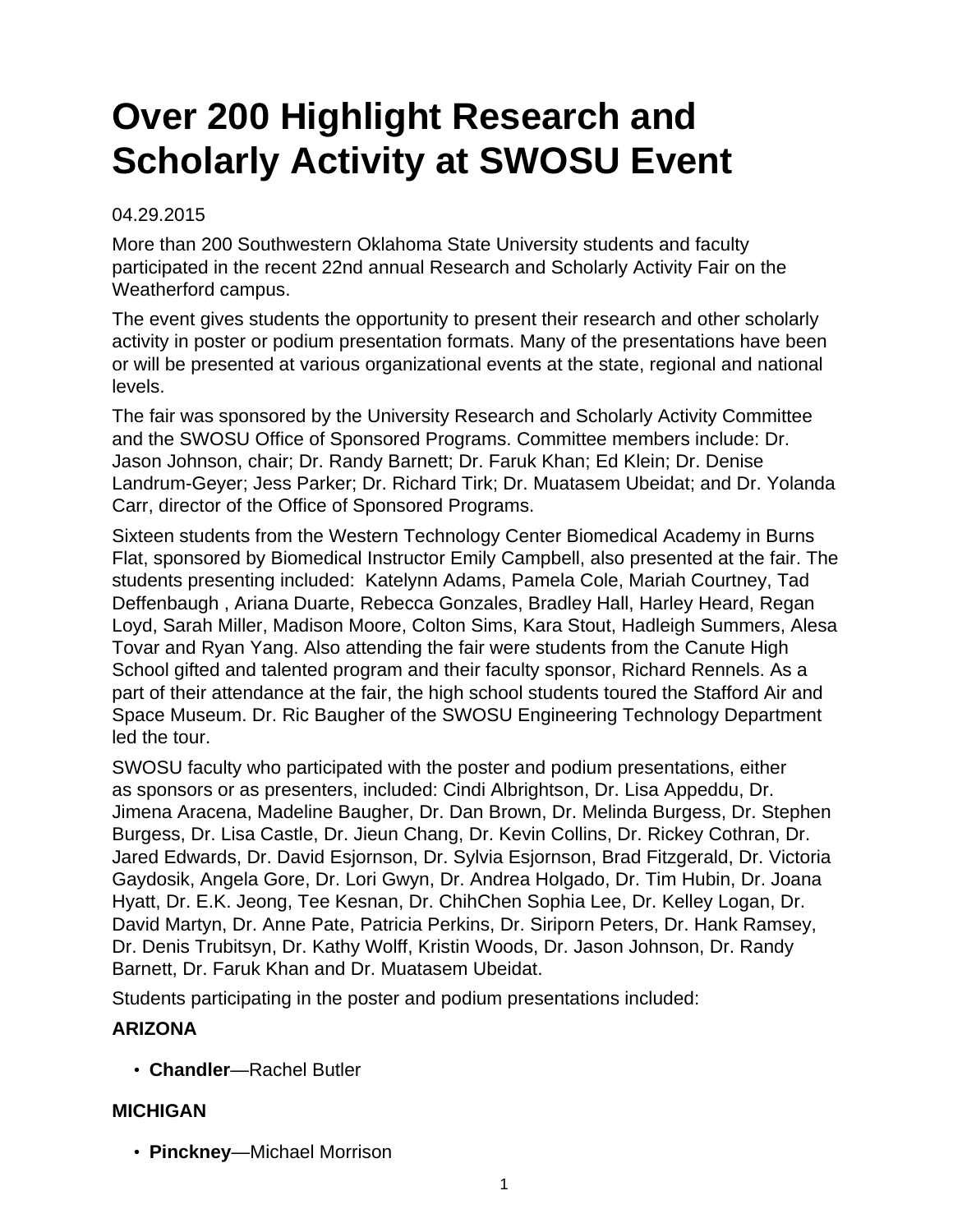#### **OKLAHOMA**

- **Altus**—Maryanne Dantzler-Kyer
- **Anadarko**—Matt Abbott, Dustin Davilla
- **Arapaho**—Ashley Comstock, Christopher Stevens
- **Beggs**—Jackie Bivins, Matthew Mauldin
- **Bessie**—Paisley Sperle
- **Bethany --** Tashiana Holley
- **Bixby**—Zach Godwin
- **Bridge creek**—Nichole Brandt
- **Broken Arrow**—Jacqueline Cox, Sara Robinson, Lyly Van
- **Canute**—Nicol Jellison
- **Cache**—Alicia Richey
- **Cleveland**—Brandon Wrobbel
- **Clinton**—Amanda Adney, Shaylon Bishop, Catherine Patron, Ashley Rodriguez, Hunter Stevens, Ashley Summers, Morgan Wermy
- **Custer City**—Aileen Aiello
- **Duncan**—Jake Gregston, Mary Ann Phillips
- **Edmond**—Abby McKisson
- **El Reno**—Jeremy Weimer
- **Elk City**—Kyle Brewer, Will Davis, Evan Edler
- **Fairland**—Catherine Schubert
- **Forgan**—Rachel Stout
- **Foss**—Aaron Daugherty
- **Ft. Cobb**—Kylee Craddock
- **Gage**—Jordan Wayland
- **Guymon**—Valerie Chain
- **Harrah**—Corrine Stanley
- **Hennessey**—Humberto Cervantes
- **Hinton**—Darolyn Nyhan
- **Hollis**—Nikole Mingura
- **Hydro**—Chaz Mattocks, Alexis Schroeder
- **Lawton**—Morgan Bressman, Franki DeLuca, Megan Oertel
- **Loco**—Ashley Powers
- **Minco**—**-**Paage Nicoll, McKenzie Smith
- **Moore**—Rachel Taber
- **Mooreland**—Diamon Miller
- **Mountain View**—Baylee Sheperd, Cheyanne Floyd
- **Mustang**—Michael Allen, Shelby Bolton, Sarah Caffey, Shannon Eidenshink, Kristi Eirwin-Winters, Rachel Wallace
- **Norman**—Bradly Burke, Cassandra Obi
- **Oklahoma City**—J. Nyema Elliott, Erin Fields, Patra Kositchaiwat, Richard Lindsey, Allison Statton
- **Owasso**—Emily Kessler
- **Pocasset**—Julie Johnston
- **Ponca City**—Huxley Owens
- **Sand Springs**—Ashlie Walker
- **Sayre**—Drew Brower, Lori Webb
- **Shattuck**—Mary Iliff